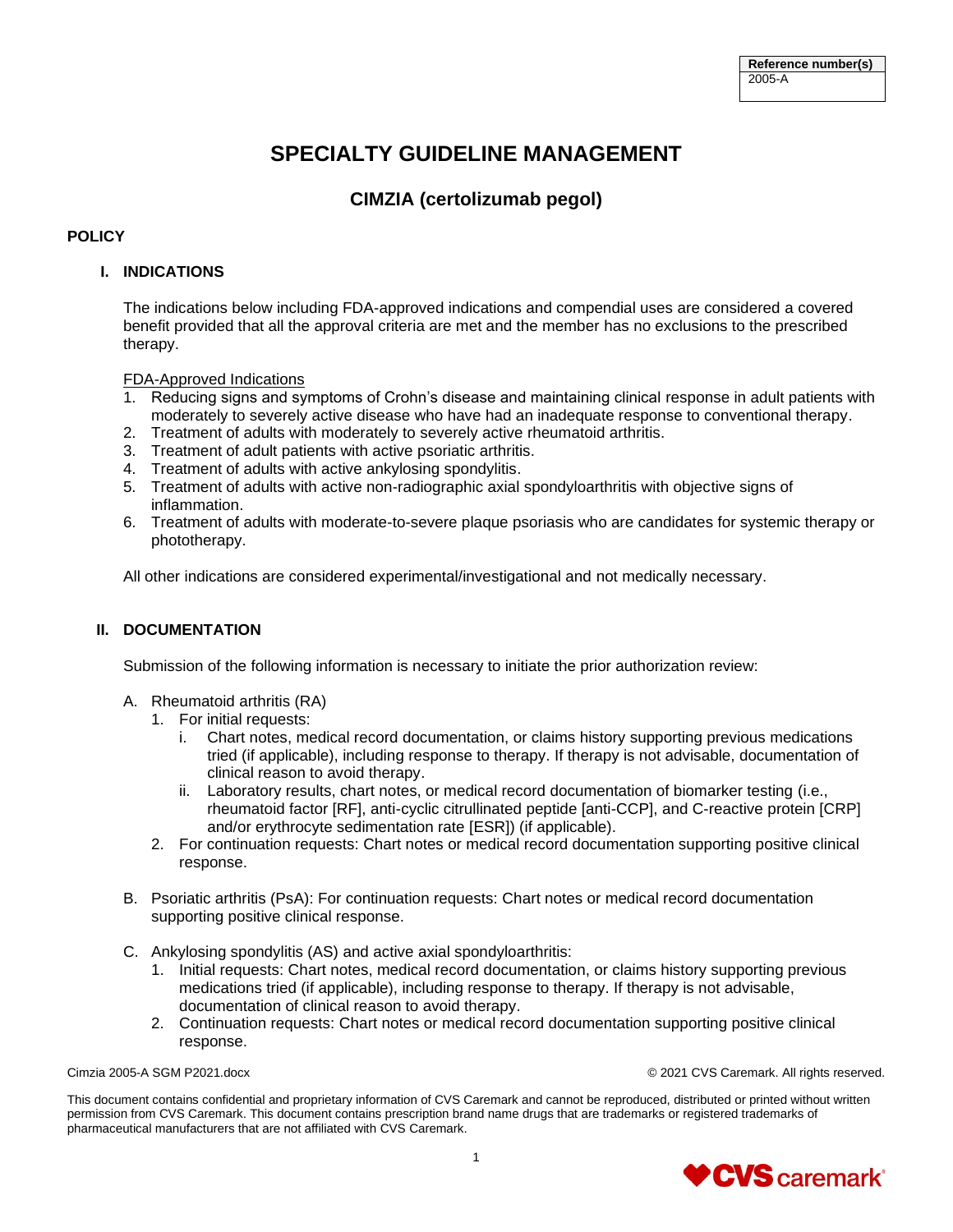- D. Crohn's disease
	- 1. Initial requests: Chart notes, medical record documentation, or claims history supporting previous medications tried (if applicable), including response to therapy. If therapy is not advisable, documentation of clinical reason to avoid therapy.
	- 2. Continuation requests: Chart notes or medical record documentation supporting positive clinical response to therapy or remission.
- E. Plaque psoriasis
	- 1. Initial requests:
		- i. Chart notes or medical record documentation of affected area(s) and body surface area (BSA) affected (if applicable).
		- ii. Chart notes, medical record documentation, or claims history supporting previous medications tried (if applicable), including response to therapy. If therapy is not advisable, documentation of clinical reason to avoid therapy.
	- 2. Continuation requests: Chart notes or medical record documentation of decreased body surface area (BSA) affected and/or improvement in signs and symptoms.

# **III. CRITERIA FOR INITIAL APPROVAL**

# **A. Moderately to severely active rheumatoid arthritis (RA)**

- 1. Authorization of 12 months may be granted for members who have previously received a biologic or targeted synthetic DMARD (e.g., Rinvoq, Xeljanz) indicated for moderately to severely active rheumatoid arthritis.
- 2. Authorization of 12 months may be granted for treatment of moderately to severely active RA when all of the following criteria are met:
	- i. Member meets either of the following criteria:
		- a. Member has been tested for either of the following biomarkers and the test was positive:
			- 1. Rheumatoid Factor (RF)
			- 2. Anti-cyclic citrullinated peptide (anti-CCP)
		- b. Member has been tested for ALL of the following biomarkers:
			- 1. RF
			- 2. Anti-CCP
			- 3. C-reactive protein (CRP) and/or erythrocyte sedimentation rate (ESR)
	- ii. Member meets either of the following criteria:
		- a. Member has experienced an inadequate response to at least a 3-month trial of methotrexate despite adequate dosing (i.e., titrated to at least 15 mg/week).
		- b. Member has an intolerance or contraindication to methotrexate (see Appendix A).

# **B. Active psoriatic arthritis (PsA)**

Authorization of 12 months may be granted for treatment of active psoriatic arthritis (PsA).

# **C. Active ankylosing spondylitis (AS) and active axial spondyloarthritis**

- 1. Authorization of 12 months may be granted for members who have previously received a biologic indicated for active ankylosing spondylitis or active axial spondyloarthritis.
- 2. Authorization of 12 months may be granted for treatment of active ankylosing spondylitis or active axial spondyloarthritis when any of the following criteria is met:
	- i. Member has experienced an inadequate response to at least two non-steroidal anti-inflammatory drugs (NSAIDs).
	- ii. Member has an intolerance or contraindication to two or more NSAIDs.

Cimzia 2005-A SGM P2021.docx © 2021 CVS Caremark. All rights reserved.

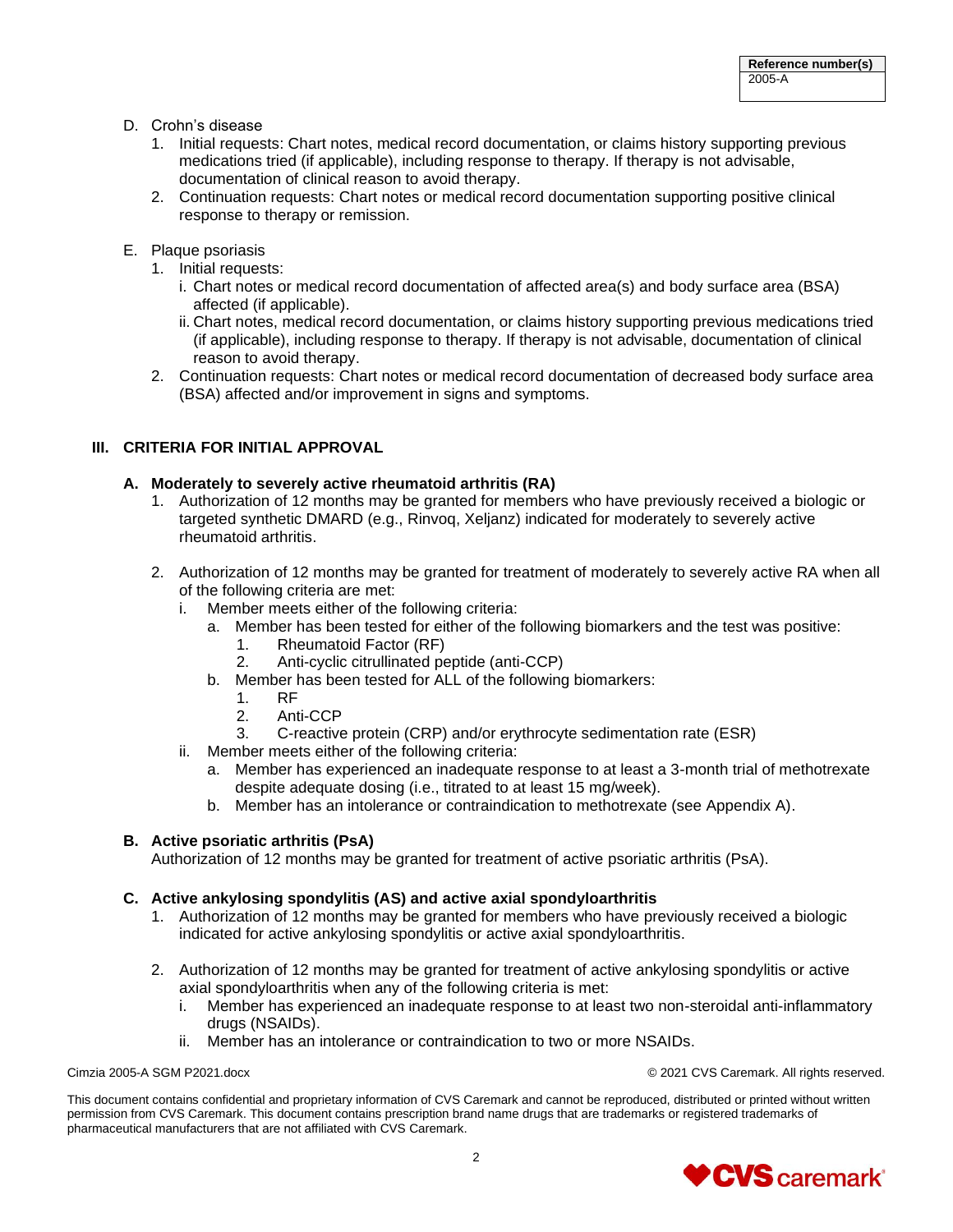### **D. Moderately to severely active Crohn's disease (CD)**

- 1. Authorization of 12 months may be granted for members who have previously received a biologic indicated for the treatment of Crohn's disease.
- 2. Authorization of 12 months may be granted for the treatment of moderately to severely active CD when the member has had an inadequate response, intolerance or contraindication to at least one conventional therapy option (see Appendix B).

### **E. Moderate to severe plaque psoriasis (PsO)**

- 1. Authorization of 12 months may be granted for members who have previously received Otezla or a biologic indicated for the treatment of moderate to severe plaque psoriasis.
- 2. Authorization of 12 months may be granted for treatment of moderate to severe plaque psoriasis in members when any of the following criteria is met:
	- i. Crucial body areas (e.g., hands, feet, face, neck, scalp, genitals/groin, intertriginous areas) are affected.
	- ii. At least 10% of the body surface area (BSA) is affected.
	- iii. At least 3% of body surface area (BSA) is affected and the member meets any of the following criteria:
		- a. Member has had an inadequate response or intolerance to either phototherapy (e.g., UVB, PUVA) or pharmacologic treatment with methotrexate, cyclosporine, or acitretin.
		- b. Member has a clinical reason to avoid pharmacologic treatment with methotrexate, cyclosporine, and acitretin (see Appendix C).

# **IV. CONTINUATION OF THERAPY**

#### **A. Moderately to severely active rheumatoid arthritis (RA)**

Authorization of 12 months may be granted for all members (including new members) who are using the requested medication for moderately to severely active rheumatoid arthritis and who achieve or maintain a positive clinical response as evidenced by disease activity improvement of at least 20% from baseline in tender joint count, swollen joint count, pain, or disability.

### **B. Active psoriatic arthritis (PsA)**

Authorization of 12 months may be granted for all members (including new members) who are using the requested medication for active psoriatic arthritis and who achieve or maintain a positive clinical response as evidenced by low disease activity or improvement in signs and symptoms of the condition when there is improvement in any of the following from baseline:

- 1. Number of swollen joints
- 2. Number of tender joints
- 3. Dactylitis
- 4. Enthesitis
- 5. Skin and/or nail involvement

### **C. Ankylosing spondylitis (AS) and active axial spondyloarthritis**

Authorization of 12 months may be granted for all members (including new members) who are using the requested medication for active ankylosing spondylitis or active axial spondyloarthritis and who achieve or maintain a positive clinical response with the requested medication as evidenced by low disease activity or improvement in signs and symptoms of the condition when there is improvement in any of the following from baseline:

1. Functional status

Cimzia 2005-A SGM P2021.docx © 2021 CVS Caremark. All rights reserved.

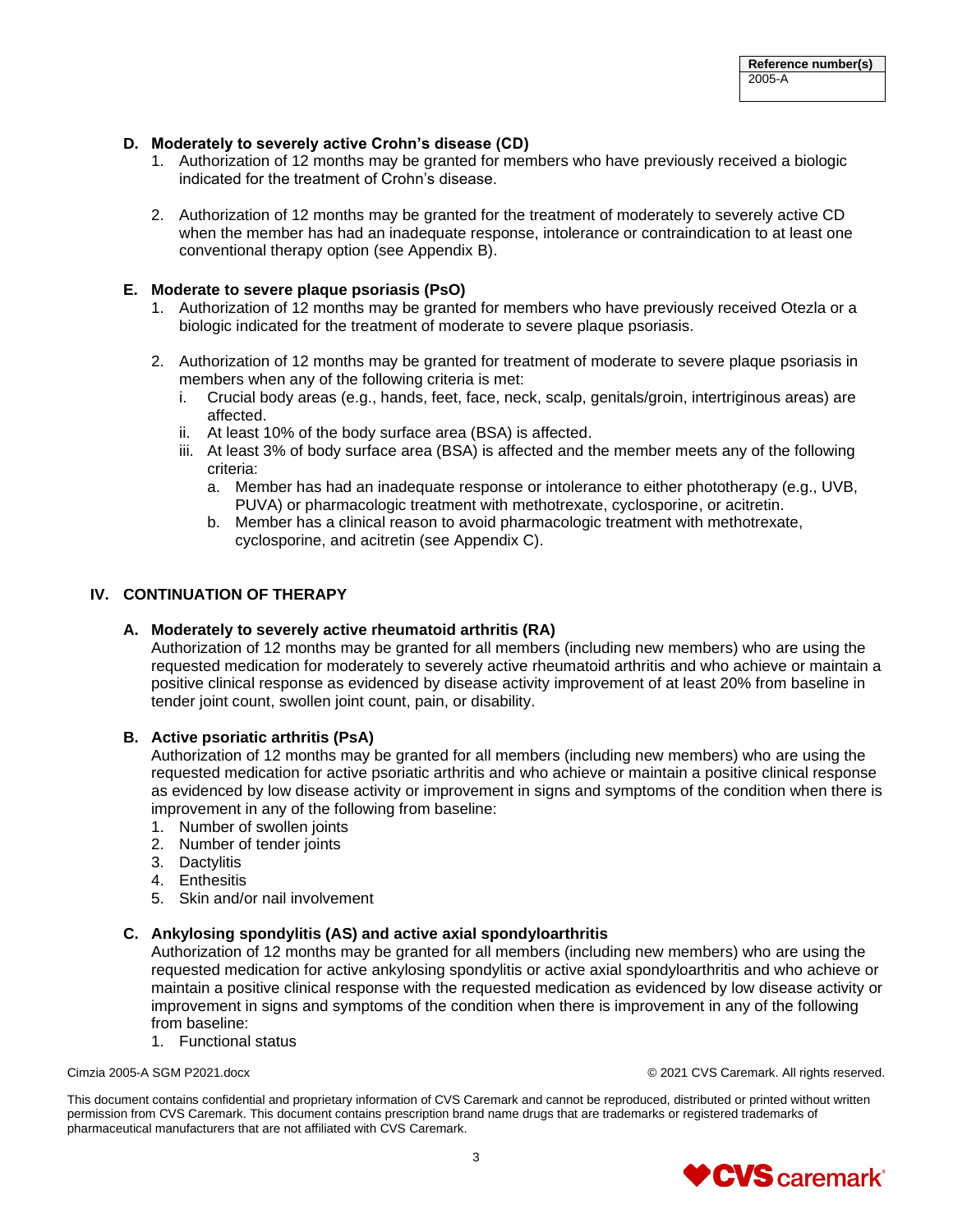- 2. Total spinal pain
- 3. Inflammation (e.g. morning stiffness)

### **D. Moderately to severely active Crohn's disease**

- 1. Authorization of 12 months may be granted for all members (including new members) who are using the requested medication for moderately to severely active Crohn's disease and who achieve or maintain remission.
- 2. Authorization of 12 months may be granted for all members (including new members) who are using the requested medication for moderately to severely active Crohn's disease and who achieve or maintain a positive clinical response as evidenced by low disease activity or improvement in signs and symptoms of the condition when there is improvement in any of the following from baseline:
	- i. Abdominal pain or tenderness
	- ii. Diarrhea
	- iii. Body weight
	- iv. Abdominal mass
	- v. Hematocrit
	- vi. Endoscopic appearance of the mucosa
	- vii. Improvement on a disease activity scoring tool (e.g., Crohn's Disease Activity Index [CDAI] score)

### **E. Moderate to severe plaque psoriasis (PsO)**

Authorization of 12 months may be granted for all members (including new members) who are using the requested medication for moderate to severe plaque psoriasis and who achieve or maintain a positive clinical response as evidenced by low disease activity or improvement in signs and symptoms of the condition when any of the following is met:

- 1. Reduction in body surface area (BSA) affected from baseline
- 2. Improvement in signs and symptoms from baseline (e.g., itching, redness, flaking, scaling, burning, cracking, pain)

# **V. OTHER**

For all indications: Member has had a documented negative TB test (which can include a tuberculosis skin test [PPD], an interferon-release assay [IGRA], or a chest x-ray)\* within 6 months of initiating therapy for persons who are naïve to biologic DMARDs or targeted synthetic DMARDs associated with an increased risk of TB.

\* If the screening testing for TB is positive, there must be further testing to confirm there is no active disease. Do not administer the requested medication to members with active TB infection. If there is latent disease, TB treatment must be started before initiation of the requested medication.

For all indications: Member cannot use the requested medication concomitantly with any other biologic DMARD or targeted synthetic DMARD.

# **VI. DOSAGE AND ADMINISTRATION**

Approvals may be subject to dosing limits in accordance with FDA-approved labeling, accepted compendia, and/or evidence-based practice guidelines.

#### **VII. APPENDICES**

Cimzia 2005-A SGM P2021.docx © 2021 CVS Caremark. All rights reserved.

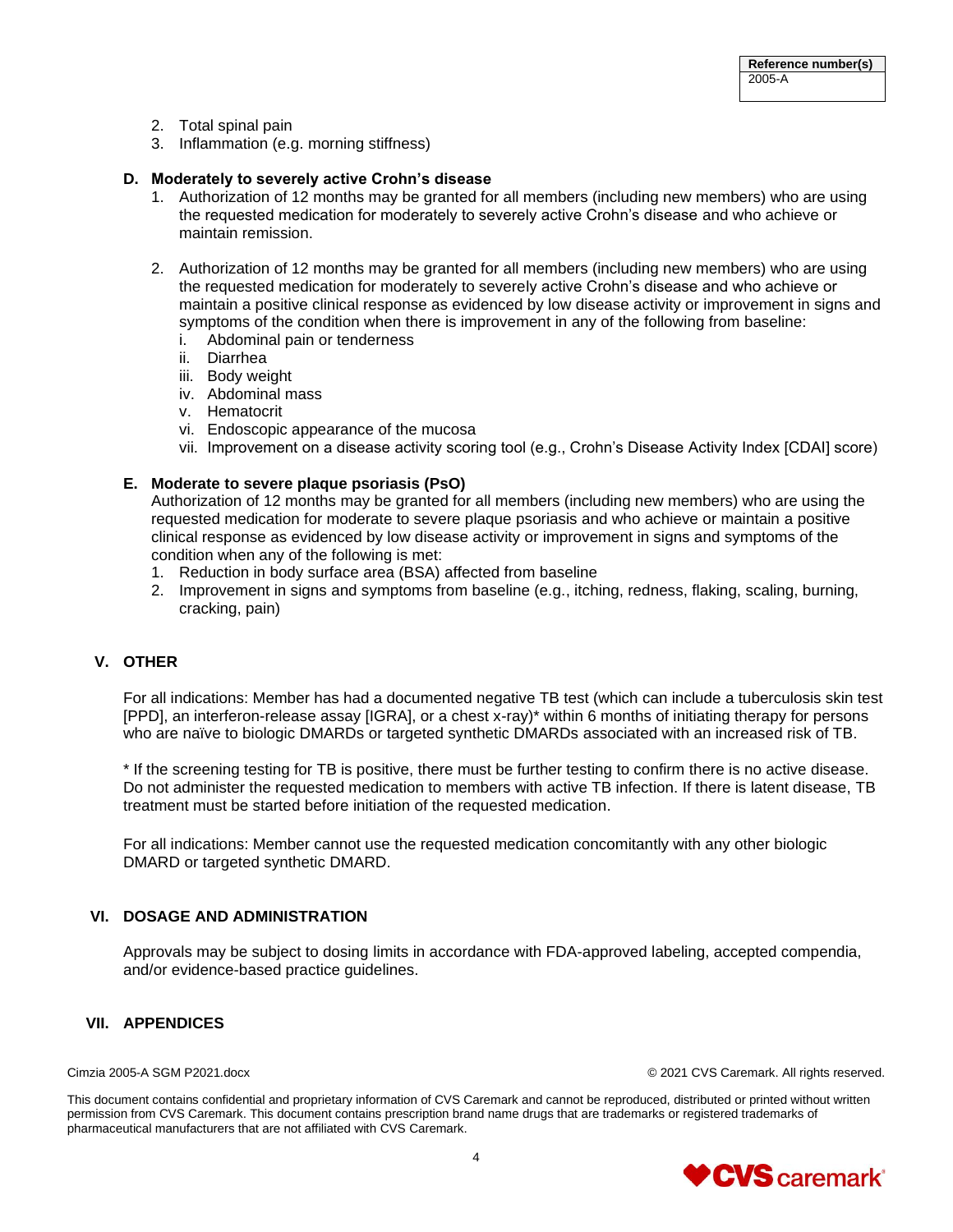# **Appendix A: Examples of Contraindications to Methotrexate**

- 1. Clinical diagnosis of alcohol use disorder, alcoholic liver disease, or other chronic liver disease
- 2. Breastfeeding
- 3. Blood dyscrasias (e.g., thrombocytopenia, leukopenia, significant anemia)
- 4. Elevated liver transaminases
- 5. History of intolerance or adverse event
- 6. Hypersensitivity
- 7. Interstitial pneumonitis or clinically significant pulmonary fibrosis
- 8. Myelodysplasia
- 9. Pregnancy or currently planning pregnancy
- 10. Renal impairment
- 11. Significant drug interaction

### **Appendix B: Examples of Conventional Therapy Options for CD**

- 1. Mild to moderate disease induction of remission:
	- a. Oral budesonide
	- b. Alternatives: metronidazole, ciprofloxacin, rifaximin
- 2. Mild to moderate disease maintenance of remission:
	- a. Azathioprine, mercaptopurine
	- b. Alternatives: oral budesonide, methotrexate intramuscularly (IM) or subcutaneously (SC), sulfasalazine
- 3. Moderate to severe disease induction of remission:
	- a. Prednisone, methylprednisolone intravenously (IV)
	- b. Alternatives: methotrexate IM or SC
- 4. Moderate to severe disease maintenance of remission:
	- a. Azathioprine, mercaptopurine
	- b. Alternative: methotrexate IM or SC
- 5. Perianal and fistulizing disease induction of remission: Metronidazole ± ciprofloxacin, tacrolimus
- 6. Perianal and fistulizing disease maintenance of remission:
	- a. Azathioprine, mercaptopurine
	- b. Alternative: methotrexate IM or SC

# **Appendix C: Examples of Clinical Reasons to Avoid Pharmacologic Treatment with Methotrexate, Cyclosporine or Acitretin.**

- 1. Clinical diagnosis of alcohol use disorder, alcoholic liver disease, or other chronic liver disease
- 2. Breastfeeding
- 3. Drug interaction
- 4. Cannot be used due to risk of treatment-related toxicity
- 5. Pregnancy or currently planning pregnancy
- 6. Significant comorbidity prohibits use of systemic agents (examples include liver or kidney disease, blood dyscrasias, uncontrolled hypertension)

# **VIII. REFERENCES**

- 1. Cimzia [package insert]. Smyrna, GA: UCB, Inc.; September 2019.
- 2. van der Heijde D, Ramiro S, Landewe R, et al. 2016 Update of the international ASAS-EULAR management recommendations for axial spondyloarthritis. *Ann Rheum Dis.* 2017;0:1-14.

Cimzia 2005-A SGM P2021.docx © 2021 CVS Caremark. All rights reserved.

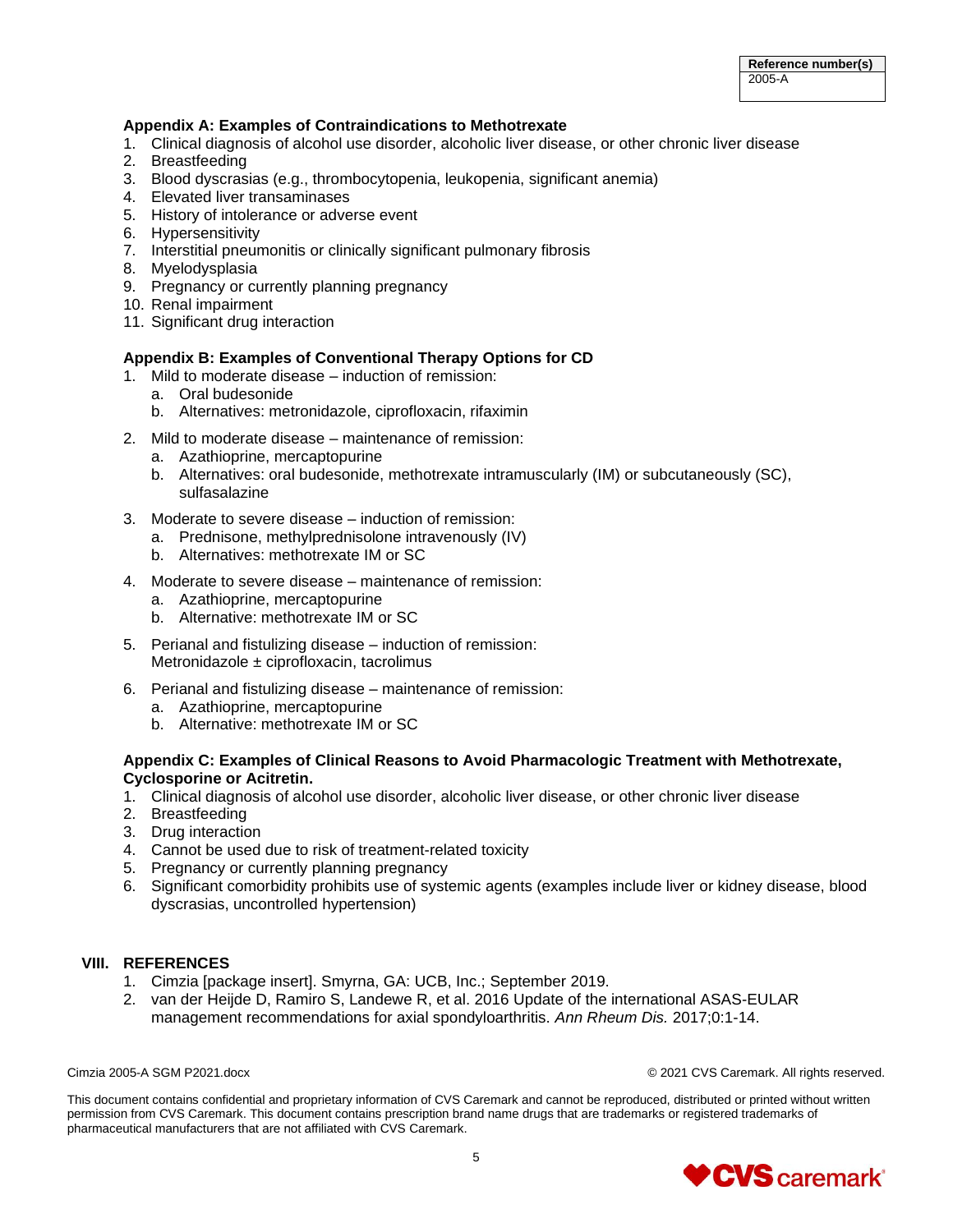- 3. Smolen JS, Landewé RBM, Bijlsma JWJ, et al. EULAR recommendations for the management of rheumatoid arthritis with synthetic and biological disease-modifying antirheumatic drugs: 2019 update. *Ann Rheum Dis.* 2020;79(6):685-699. doi:10.1136/annrheumdis-2019-216655.
- 4. [Singh JA,](http://www.ncbi.nlm.nih.gov/pubmed/?term=Singh%20JA%5BAuthor%5D&cauthor=true&cauthor_uid=26545940) [Saag KG,](http://www.ncbi.nlm.nih.gov/pubmed/?term=Saag%20KG%5BAuthor%5D&cauthor=true&cauthor_uid=26545940) [Bridges SL Jr,](http://www.ncbi.nlm.nih.gov/pubmed/?term=Bridges%20SL%20Jr%5BAuthor%5D&cauthor=true&cauthor_uid=26545940) et al. 2015 American College of Rheumatology Guideline for the Treatment of Rheumatoid Arthritis. *Arthritis [Rheumatol.](http://www.ncbi.nlm.nih.gov/pubmed/26545940)* 2016;68(1)1-26.
- 5. Saag KG, Teng GG, Patkar NM, et al. American College of Rheumatology 2008 recommendations for the use of nonbiologic and biologic disease-modifying antirheumatic drugs in rheumatoid arthritis. *Arthritis Rheum.* 2008;59(6):762-784.
- 6. Menter A, Korman NJ, Elmets CA, et al. Guidelines of care for the management of psoriasis and psoriatic arthritis. Section 6: Guidelines of care for the treatment of psoriasis and psoriatic arthritis: case-based presentations and evidence-based conclusions. *J Am Acad Dermatol.* 2011;65(1):137-174.
- 7. Gossec L, Baraliakos X, Kerschbaumer A, et al. European League Against Rheumatism (EULAR) recommendations for the management of psoriatic arthritis with pharmacological therapies; 2019 update. *[Ann Rheum Dis](http://www.ncbi.nlm.nih.gov/pubmed/?term=European+League+Against+Rheumatism+(EULAR)+recommendations+for+the+management+of+psoriatic+arthritis+with+pharmacological+therapies%3A+2015+update)*. 2020;79(6):700-712.
- 8. Gladman DD, Antoni C, P Mease, et al. Psoriatic arthritis: epidemiology, clinical features, course, and outcome. *Ann Rheum Dis.* 2005;64(Suppl II):ii14–ii17.
- 9. Peluso R, Lervolino S, Vitiello M, et al. Extra-articular manifestations in psoriatic arthritis patients. [Published online ahead of print May 8, 2014]. *Clin Rheumatol*. 2014.
- 10. Braun J, van den Berg R, Baraliakos X, et al. 2010 update of the ASAS/EULAR recommendations for the management of ankylosing spondylitis. *Ann Rheum Dis.* 2011;70:896–904.
- 11. Landewe R, Braun J, Deodhar A, et al. Efficacy of certolizumab pegol on signs and symptoms of axial spondyloarthritis including ankylosing spondylitis: 24-week results of a double-blind randomised placebocontrolled Phase 3 study. *Ann Rheum Dis.* 2014;73(1):39-47.
- 12. Ward MM, Deodhar A, Gensler LS, et al. 2019 Update of the American College of Rheumatology/Spondylitis Association of America/Spondyloarthritis Research and Treatment Network Recommendations for the Treatment of Ankylosing Spondylitis and Nonradiographic Axial Spondyloarthritis. *Arthritis Rheumatol*. 2019;71(10):1599-1613. doi:10.1002/art.41042.
- 13. Talley NJ, Abreu MT, Achkar J, et al. An evidence-based systematic review on medical therapies for inflammatory bowel disease. *Am J Gastroenterol*. 2011;106(Suppl 1):S2-S25.
- 14. Lichtenstein GR, Loftus Jr EV, Isaacs KI, et al. ACG Clinical Guideline: Management of Crohn's Disease in Adults. *Am J Gastroenterol.* 2018;113:481-517.
- 15. Menter A, Strober BE, Kaplan DH, et al. Joint AAD-NPF guidelines of care for the management and treatment of psoriasis with biologics. *J Am Acad Dermatol.* 2019;80(4):1029-1072.
- 16. Tuberculosis (TB). TB risk factors. Centers for Disease Control and Prevention. Retrieved on 15 November 2021 from: [https://www.cdc.gov/tb/topic/basics/risk.htm.](https://www.cdc.gov/tb/topic/basics/risk.htm)
- 17. Singh JA, Guyatt G, Ogdie A, et al. 2018 American College of Rheumatology/National Psoriasis Foundation Guideline for the Treatment of Psoriatic Arthritis. *Arthritis Rheumatol*. 2019;71(1):5-32. doi:10.1002/art.40726.
- 18. Menter, A, Cordero, KM, Davis, DM, et al. Joint AAD-NPF guidelines of care for the management and treatment of psoriasis in pediatric patients. *J Am Acad Dermatol.* 2020;82(1):161-201.
- 19. Menter, A, Gelfand, JM, Connor, C, et al. Joint AAD-NPF guidelines of care for the management of psoriasis with systemic nonbiologic therapies. *J Am Acad Dermatol.* 2020;82(6): 1445-86.
- 20. Aletaha D, Neogi T, Silman, et al. 2010 Rheumatoid arthritis classification criteria: an American College of Rheumatology/European League Against Rheumatism collaborative initiative. *Arthritis Rheum*. 2010;62(9):2569-81.
- 21. Smolen JS, Aletaha D. Assessment of rheumatoid arthritis activity in clinical trials and clinical practice. In: UpToDate, Post TW (Ed), UpToDate, Waltham, MA. Available with subscription. URL: www.uptodate.com. Accessed March 19, 2021.
- 22. Feuerstein J, Ho E, Shmidt E, et al. AGA Clinical Practice Guidelines on the Medical Management of Moderate to Severe Luminal and Perianal Fistulizing Crohn's Disease. *Gastroenterology.* 2021; 160:2496- 2508.

Cimzia 2005-A SGM P2021.docx © 2021 CVS Caremark. All rights reserved.